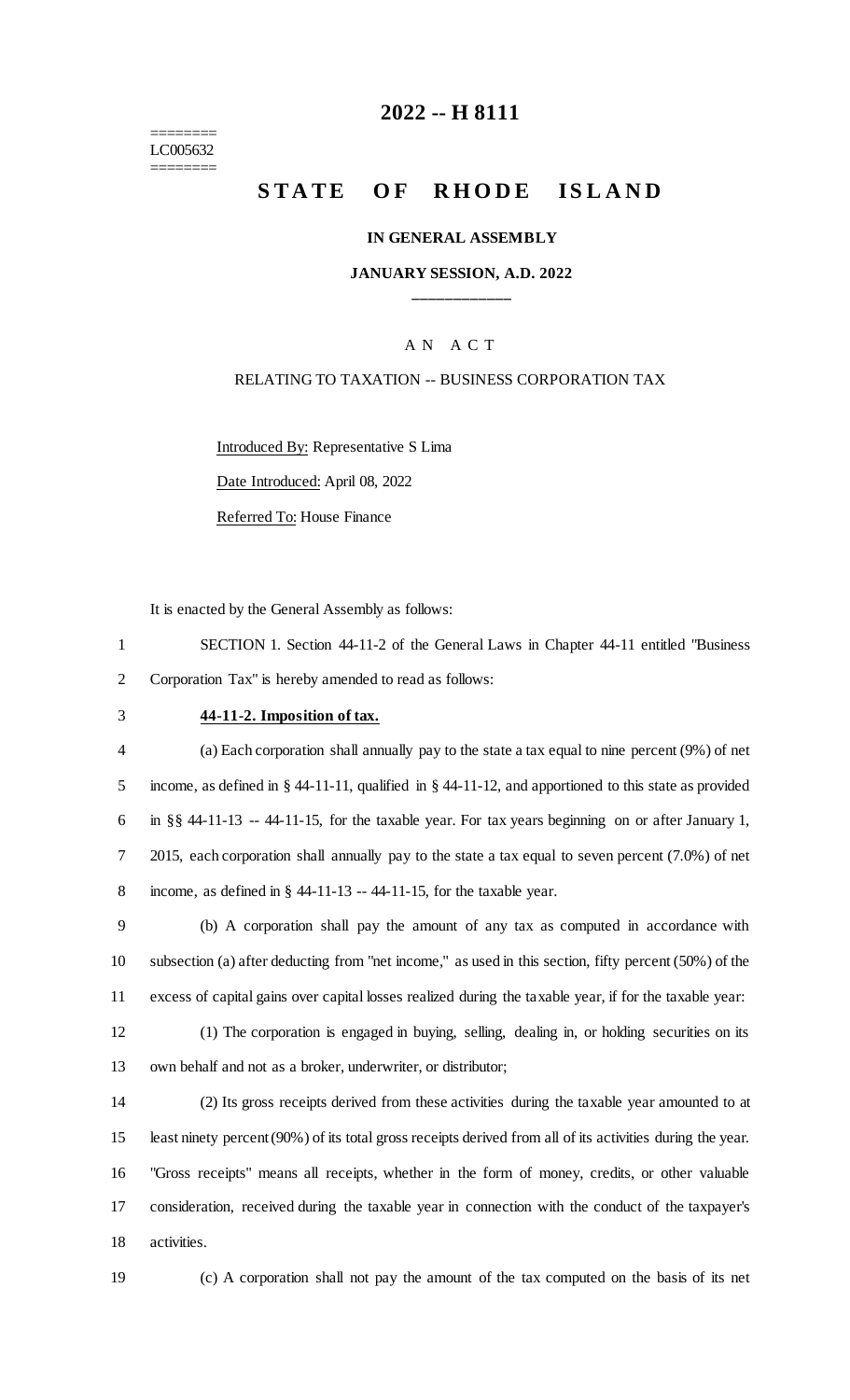income under subsection (a), but shall annually pay to the state a tax equal to ten cents (\$.10) for each one hundred dollars (\$100) of gross income for the taxable year or a tax of one hundred dollars (\$100), whichever tax shall be the greater, if for the taxable year the corporation is either a "personal holding company" registered under the federal Investment Company Act of 1940, 15 U.S.C. § 80a- 1 et seq., "regulated investment company," or a "real estate investment trust" as defined in the federal income tax law applicable to the taxable year. "Gross income" means gross income as defined in the federal income tax law applicable to the taxable year, plus: (1) Any interest not included in the federal gross income; minus (2) Interest on obligations of the United States or its possessions, and other interest exempt 10 from taxation by this state; and minus (3) Fifty percent (50%) of the excess of capital gains over capital losses realized during the taxable year. (d)(1) A small business corporation having an election in effect under subchapter S, 26 U.S.C. § 1361 et seq., shall not be subject to the Rhode Island income tax on corporations, except that the corporation shall be subject to the provisions of subsection (a), to the extent of the income that is subjected to federal tax under subchapter S. Effective for tax years beginning on or after January 1, 2015, a small business corporation having an election in effect under subchapter S, 26 U.S.C. § 1361 et seq., shall be subject to the minimum tax under § 44-11-2(e). (2) The shareholders of the corporation who are residents of Rhode Island shall include in their income their proportionate share of the corporation's federal taxable income. (3) [Deleted by P.L. 2004, ch. 595, art. 29, § 1.] (4) [Deleted by P.L. 2004, ch. 595, art. 29, § 1.] (e) Minimum tax. The tax imposed upon any corporation under this section, including a small business corporation having an election in effect under subchapter S, 26 U.S.C. § 1361 et seq., shall not be less than four hundred fifty dollars (\$450). For tax years beginning on or after 26 January 1, 2017, the tax imposed shall not be less than four hundred dollars (\$400); provided, however, no entity liable for the minimum tax shall be required to pay such tax in its first two (2) years of existence if annual net taxable income is less than five thousand dollars (\$5,000). SECTION 2. This act shall take effect upon passage.

======== LC005632 ========